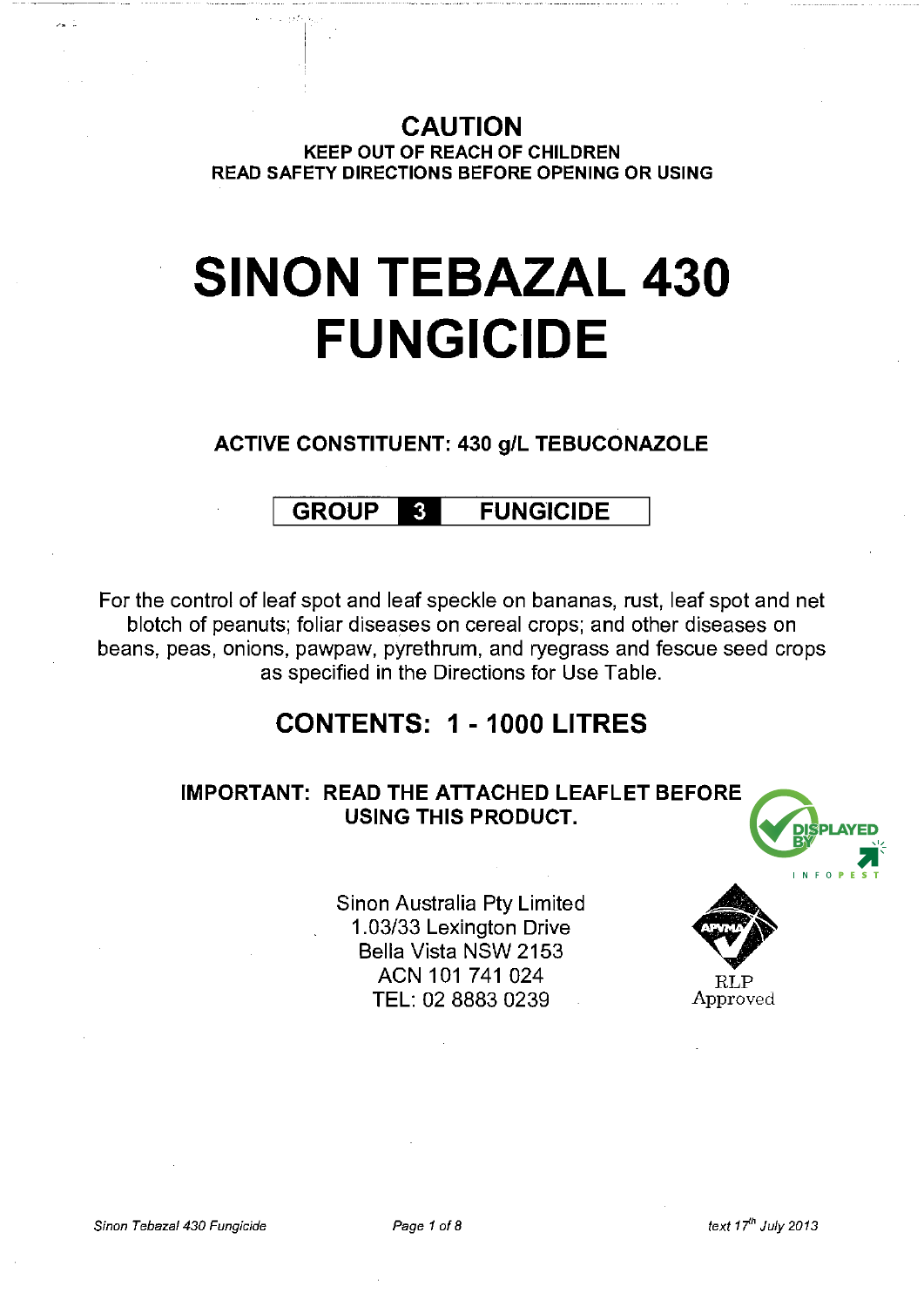#### **Storage and Disposal**

Store in the closed original container in a cool, dry, well-ventilated area. Do not store for prolonged periods in direct sunlight.

This container can be recycled if it is clean, dry, free of visible residues and has the drumMUSTER logo visible. Triple or preferably pressure rinse containers before disposal. Dispose of rinsate by adding it to the spray tank. DO NOT dispose of undiluted chemical on site. Wash outside of the container and the cap. Store cleaned container in a sheltered place with cap removed. It will then be acceptable for recycling at any drumMUSTER collection point or similar container management program site. The cap should not be replaced but may be taken separately.

If not recycling, break, crush, or puncture and deliver empty packaging to an approved waste management facility. If an approved waste management facility is not available, bury the empty packaging 500mm below the surface in a disposal pit specifically marked and set up for this purpose clear of waterways, desirable vegetation and tree roots, in compliance with relevant Local, State or Territory government regulations. DO NOT burn empty containers or product.

**For REFILLABLE containers (110L, 1000L):** Empty contents fully into application equipment. Close all valves and return to point of supply for refill or storage.

#### **Safety Directions**

Harmful if swallowed. Will irritate the eyes and skin. Avoid contact with the eyes and skin. When opening the container, preparing the spray and using the prepared spray, wear cotton overalls buttoned to the neck and wrist and a washable hat and elbow-length PVC gloves.

After use and before eating, drinking or smoking, wash hands, arms and face thoroughly with soap and water. After each day's use, wash gloves and contaminated clothing.

#### **First Aid**

If poisoning occurs, contact a doctor or Poisons Information Centre (PHONE AUSTRALIA 131126)

### **MATERIAL SAFETY DATA SHEET**

Additional information is listed in the Material Safety Data Sheet, which is available from the supplier.

#### **NOTICE TO BUYER**

Seller warrants that the product conforms to its chemical description and is reasonably fit for the purpose stated on the label when used in accordance with directions under normal conditions of use. No warranty of merchantability for a particular purpose, express or implied, extends to the use of the product contrary to label instructions, or under abnormal conditions.

#### **APVMA Approval No:** 68042/60505

**BATCH No.** 

**DOM:** 

| In a Transport         |
|------------------------|
| Emergency              |
| Dial                   |
| 000                    |
| Police or Fire Brigade |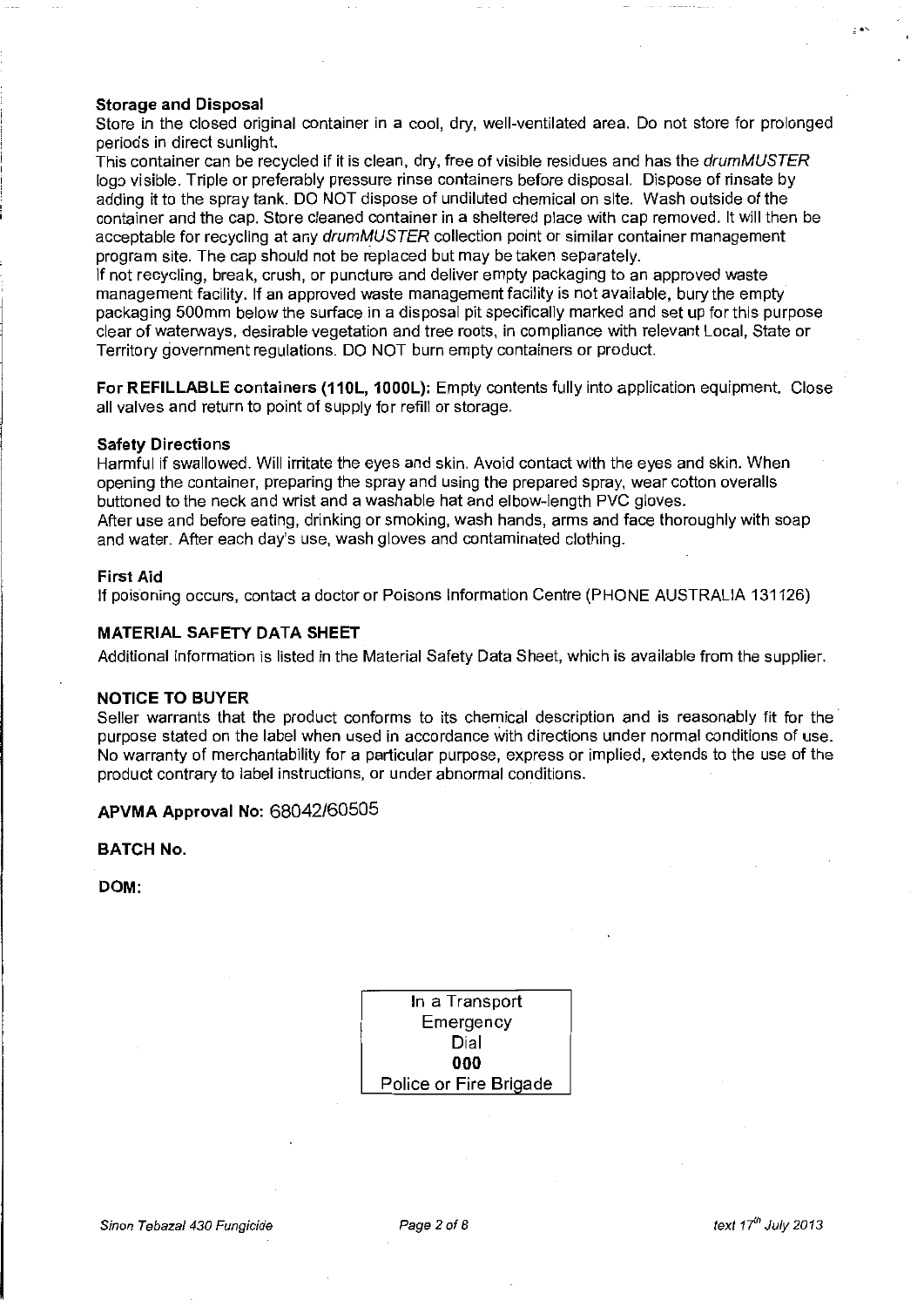**CAUTION KEEP OUT OF REACH OF CHILDREN READ SAFETY DIRECTIONS BEFORE OPENING OR USING** 

# **SINON TEBAZAL 430 FUNGICIDE**

**ACTIVE CONSTITUENT: 430 g/L TEBUCONAZOLE** 

#### **GROUP FUNGICIDE**   $\mathbf{3}$

For the control of leaf spot and leaf speckle on bananas, rust, leaf spot and net blotch of peanuts; foliar diseases on cereal crops; and other diseases on beans, peas, onions, pawpaw, pyrethrum, and ryegrass and fescue seed crops as specified in the Directions for Use Table.

## **APVMA APPROVAL NO:** 68042/60505

IMPORTANT: READ THIS LEAFLET BEFORE USING THIS PRODUCT

Sinon Australia Pty Limited 1.03/33 Lexington Drive Bella Vista NSW 2153 ACN 101 741 024 **TEL:** 02 8883 0239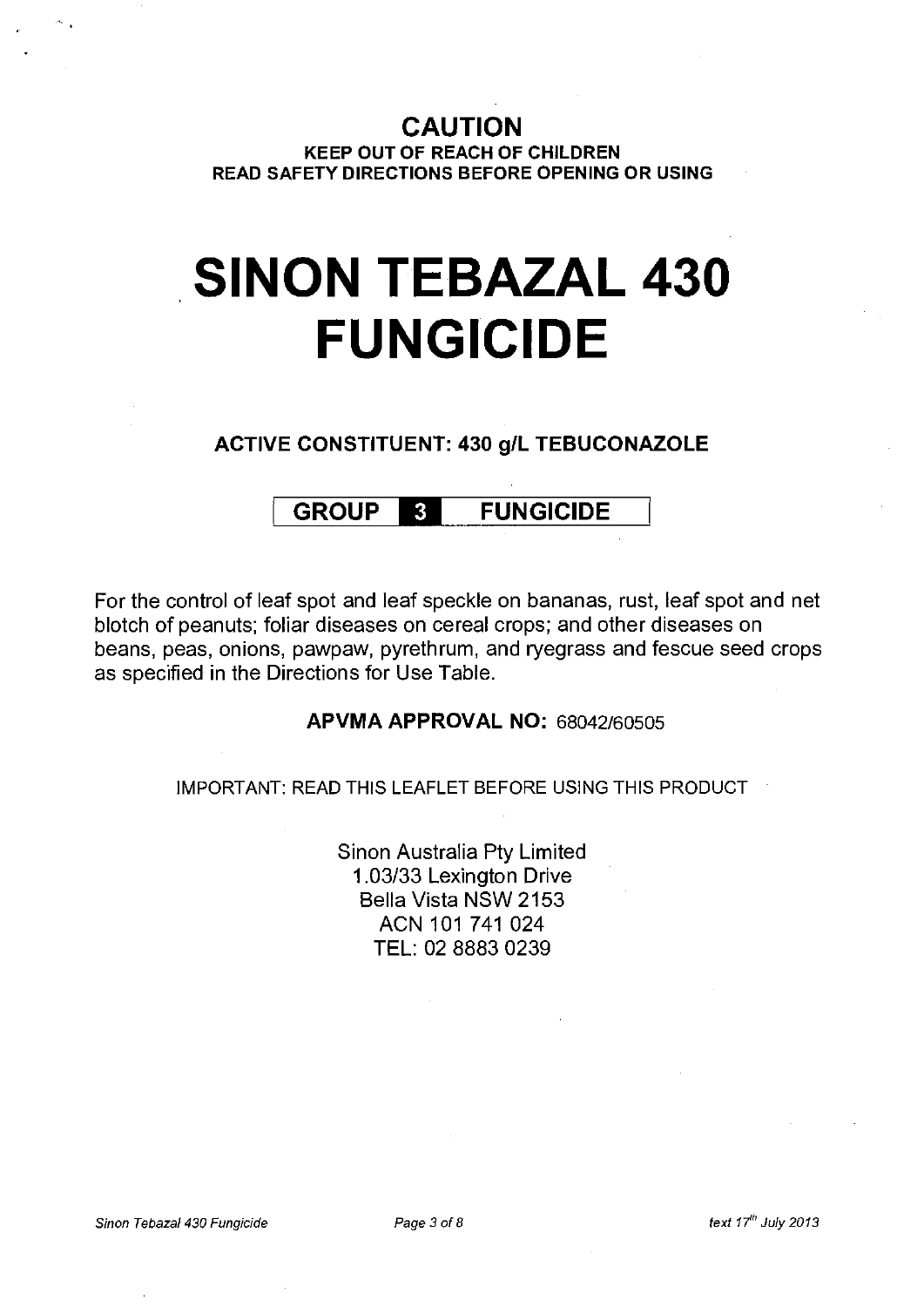## **Directions for use:**

| Crop       | <b>Disease</b> | <b>Application</b>  | Rate                | <b>WHP</b>     | <b>Critical Comments</b>                   |
|------------|----------------|---------------------|---------------------|----------------|--------------------------------------------|
| Bananas    | Leaf spot      | Ground              | 230 mL/ha           | 1 day          | Maintain good deleafing practices to       |
| (QLD       | (yellow        | <b>Application</b>  | Add 3-6 L           |                | reduce disease inoculum. Very old          |
| <b>NSW</b> | sigatoka)      | Apply by misting    | water               |                | leaves and leaves with advanced lesions    |
| WA NT      | Leaf           | machine or          | miscible            |                | should be removed, or infected parts of    |
| ONLY)      | speckle        | airblast sprayer    | oil/ha              |                | the leaf removed, prior to the application |
|            | <b>Black</b>   | in a convenient     |                     |                | of Sinon Tebazal.                          |
|            | sigatoka       | volume of water     |                     |                | Tropical areas (eg North Qld, NT, Ord      |
|            |                | Aerial              |                     |                | River): Apply a regular schedule of        |
|            |                | application         |                     |                | protectant sprays. When conditions         |
|            |                | Apply at least      |                     |                | favour disease, apply a minimum of 2 and   |
|            |                | 20 L of spray       |                     |                | a maximum of 3 consecutive Sinon           |
|            |                | mixture per         |                     |                | Tebazal sprays at 14 day intervals. Do     |
|            |                | hectare             |                     |                | not apply more than 6 Sinon Tebazal        |
|            |                |                     |                     |                | sprays in any 12 month period. Do not      |
|            |                |                     |                     |                | apply any Sinon Tebazal sprays in the      |
|            |                |                     |                     |                | months of July, August and September.      |
|            |                |                     |                     |                | Sub-tropical areas (eg South Qld,          |
|            |                |                     |                     |                | NSW):                                      |
|            |                |                     |                     |                | Commence spraying with Sinon Tebazal       |
|            |                |                     |                     |                | at the onset of warm and humid/wet         |
|            |                |                     |                     |                | weather, normally December. Repeat at      |
|            |                |                     |                     |                | 21 to 28 day intervals using a minimum of  |
|            |                |                     |                     |                | 2 consecutive Sinon Tebazal sprays. Do     |
|            |                |                     |                     |                | not apply more than 5 Sinon Tebazal        |
|            |                |                     |                     |                | sprays in any 12 month period. Sinon       |
|            |                |                     |                     |                | Tebazal is approved for use in banana      |
|            |                |                     |                     |                | plantations interplanted with avocados.    |
| Peanuts    | Early leaf     | Low disease         | $175 \text{ mL/ha}$ | $\overline{H}$ | Regularly check high risk areas in the     |
| (South     | spot.          | Ground              | + Argridex          | weeks          | crop for disease (eg lower leaves, shaded  |
| QLD        | Late Leaf      | <b>Application</b>  | at 1 L/ha           | G <sub>3</sub> | plants). When leaf spot or net blotch or   |
| <b>NSW</b> | spot           | Apply in at least   |                     | weeks          | rust can easily be found then either:      |
| ONLY)      | Rust           | 100 L of            |                     |                | -spray immediately after the last disease  |
|            | Net blotch     | water/ha.           |                     |                | conducive weather (eg rain or heavy        |
|            |                | Aerial              |                     |                | dews)                                      |
|            |                | application         |                     |                | OR - spray before the next disease         |
|            |                | Apply at least      |                     |                | conducive weather.                         |
|            |                | 30 L of spray       |                     |                | Repeat after 14 days if conditions remain  |
|            |                | mixture per         |                     |                | favourable to disease development. If      |
|            |                | hectare.            |                     |                | not, repeat before or just after the next  |
|            |                | <b>High disease</b> | 290 mL/ha           |                | disease conducive weather. For             |
|            |                | OR.                 | + Agridex           |                | resistance strategy, see General           |
|            |                | wet weather         | 1 L/ha              |                | <b>Instructions</b>                        |
|            |                | <b>High disease</b> | 440 mL/ha           |                |                                            |
|            |                | <b>AND</b>          | + Agridex           |                |                                            |
|            |                | wet weather         | $1$ L/ha            |                |                                            |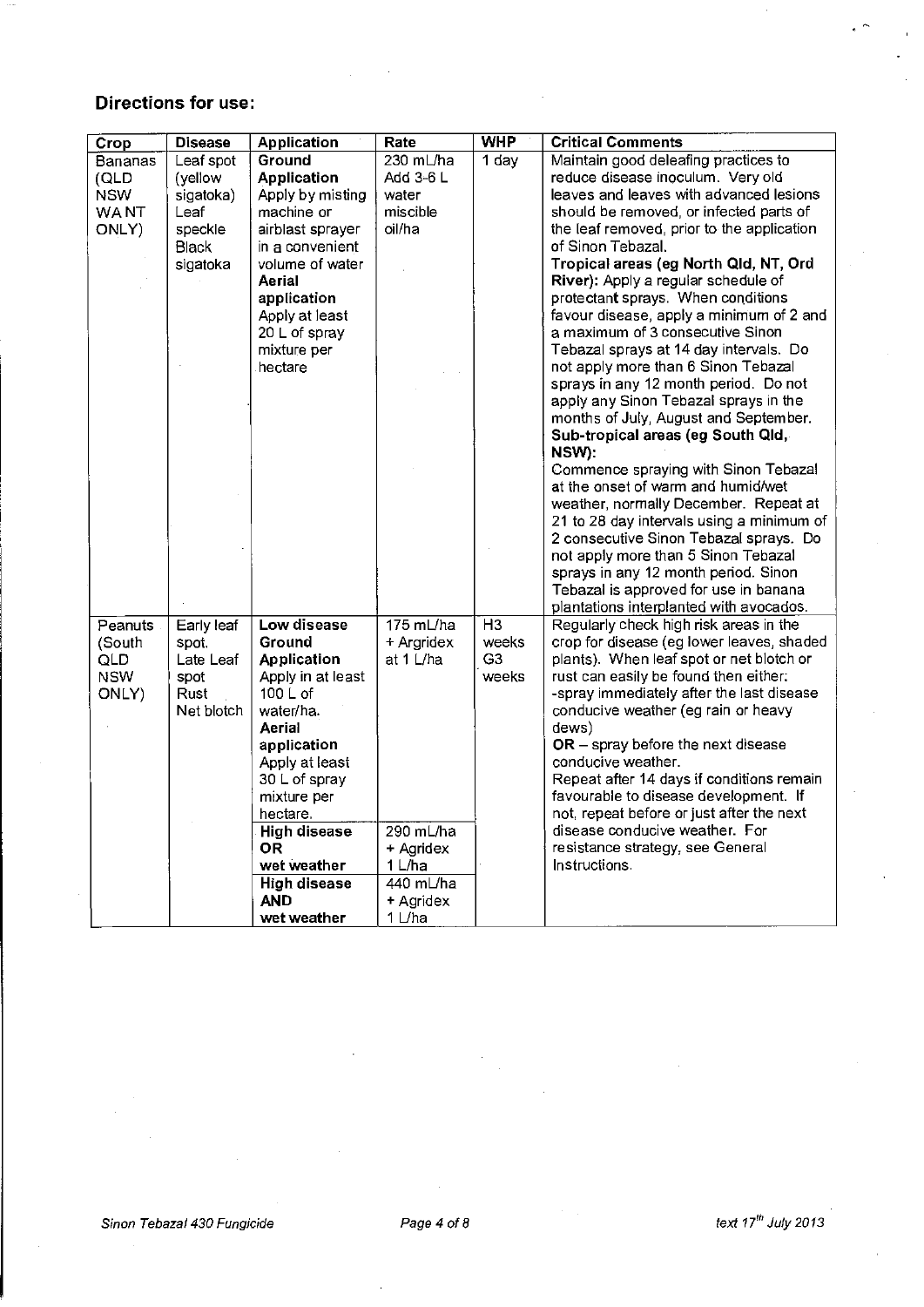| Peanuts | Early leaf | Low disease       | 230 mL/ha  | H3             | Begin spraying at 3-4 weeks after          |
|---------|------------|-------------------|------------|----------------|--------------------------------------------|
| (North  | spot,      |                   | + Agridex  | weeks          | planting. If band spraying apply half the  |
| QLD WA  | Late leaf  |                   | 1 L/ha.    | G <sub>3</sub> | appropriate rate as a 45cm band directly   |
| NT      | spot,      | Moderate          | 290 mL/ha  | weeks          | over the row. Sprays should not be         |
| ONLY)   | Rust       | disease           | + Agridex  |                | banded after 6 weeks from planting.        |
|         |            |                   | 1 L/ha.    |                | Repeat applications at 14 day intervals.   |
|         |            | Severe disease    | 440 mL/ha  |                | If prolonged wet weather or heavy rains    |
|         |            |                   | + Agridex  |                | occur, shorten spray interval to 10-12     |
|         |            |                   | 1 L/ha     |                | days. For resistance strategy see          |
|         |            |                   |            |                | General Instructions.                      |
|         | Net blotch | Low disease       | 290 mL/ha  |                | Apply at 14 day intervals. If prolonged    |
|         |            |                   | + Agridex  |                | cool moist weather occurs, shorten spray   |
|         |            |                   | 1 L/ha.    |                | interval to 10-12 days. For resistance     |
|         |            | Moderate -        | 440 mL/ha  |                | strategy, see General Instructions.        |
|         |            | severe disease    | + Agridex  |                |                                            |
|         |            |                   | L/ha       |                |                                            |
| Green   | Rust       | Can be applied    | 350 mL/ha  | $H_3$          | Spray when rust infection begins or at     |
| beans   |            | by aircraft or    | + Agridex  | days           | budding, whichever is the earlier. Repeat  |
|         |            | ground rig        | 1 L/ha     | G <sub>3</sub> | application 10-14 days later. A third      |
|         |            |                   |            | days           | application may be necessary when          |
|         |            |                   |            |                | infection occurs early or disease pressure |
|         |            |                   |            |                | is high.                                   |
| Peas    | Powdery    | Ground            | 145 mL/ha  |                | Apply at flowering or at first sign of     |
|         | mildew     | application:      |            |                | disease, whichever occurs first. A         |
|         |            | Apply in at least |            |                | second spray 14 days later may be          |
|         |            | 50 L of water/ha  |            |                | necessary under some conditions.           |
| Wheat   | Leaf rust, |                   | 145 or 290 | H <sub>5</sub> | Use higher rate when longer disease        |
|         | Stripe     | Aerial            | mL/ha      | weeks          | control is required.                       |
|         | rust,      | application:      |            | G 14           | Stripe rust: See spray timings under       |
|         | Septoria   | Apply in at least |            | days           | General Instructions.                      |
|         | nodorum    | 10 L of water/ha  |            |                | Other diseases: Apply from full flag leaf  |
|         | blotch,    |                   |            |                | emergence to early head emergence.         |
|         | Yellow     |                   |            |                | The addition of mineral crop oil eg D-C-   |
|         | leaf spot  |                   |            |                | Trate or equivalent) at 1%, may improve    |
|         | Septoria   |                   | 290 mL/ha  |                | performance of Sinon Tebazal on wheat,     |
|         | tritici    |                   |            |                | oats and barley.                           |
|         | blotch     |                   |            |                |                                            |
| Oats    | Crown      |                   | 145 or 290 |                |                                            |
|         | rust       |                   | mL/ha      |                |                                            |
| Barley  | Scald      |                   | 145 mL/ha  |                | Apply at late tillering to early jointing. |
|         | Powdery    |                   | 145 or 290 |                | Apply when 5% of the leaf area is          |
|         | mildew     |                   | mL/ha      |                | infected. Use higher rate when longer      |
|         |            |                   |            |                | disease control is required.               |
| Wheat   | Stem rust  |                   | 145 mL/ha  |                | Stem rust: Apply if more than 5% of        |
| Oats    |            |                   | 0r         |                | stems become infected between full flag    |
|         |            |                   | 290 mL/ha  |                | leaf emergence to late flowering. Where    |
|         |            |                   |            |                | stem rust is the major disease, yield      |
|         |            |                   |            |                | responses are usually optimised by         |
|         |            |                   |            |                | delaying application until full head       |
|         |            |                   |            |                |                                            |
|         |            |                   |            |                | emergence, and using the higher rate. In   |
|         |            |                   |            |                | severe cases, if a majority of stems are   |
|         |            |                   |            |                | infected prior to full head emergence,     |
|         |            |                   |            |                | apply at 145 mL/ha as soon as possible     |
|         |            |                   |            |                | and if necessary, repeat after 3 weeks     |
|         |            |                   |            |                | when heads are fully emerged.              |

 $\sigma_{\rm{eff}}$ 

 $\mathbf{u}^{\dagger}$ 

l,

l,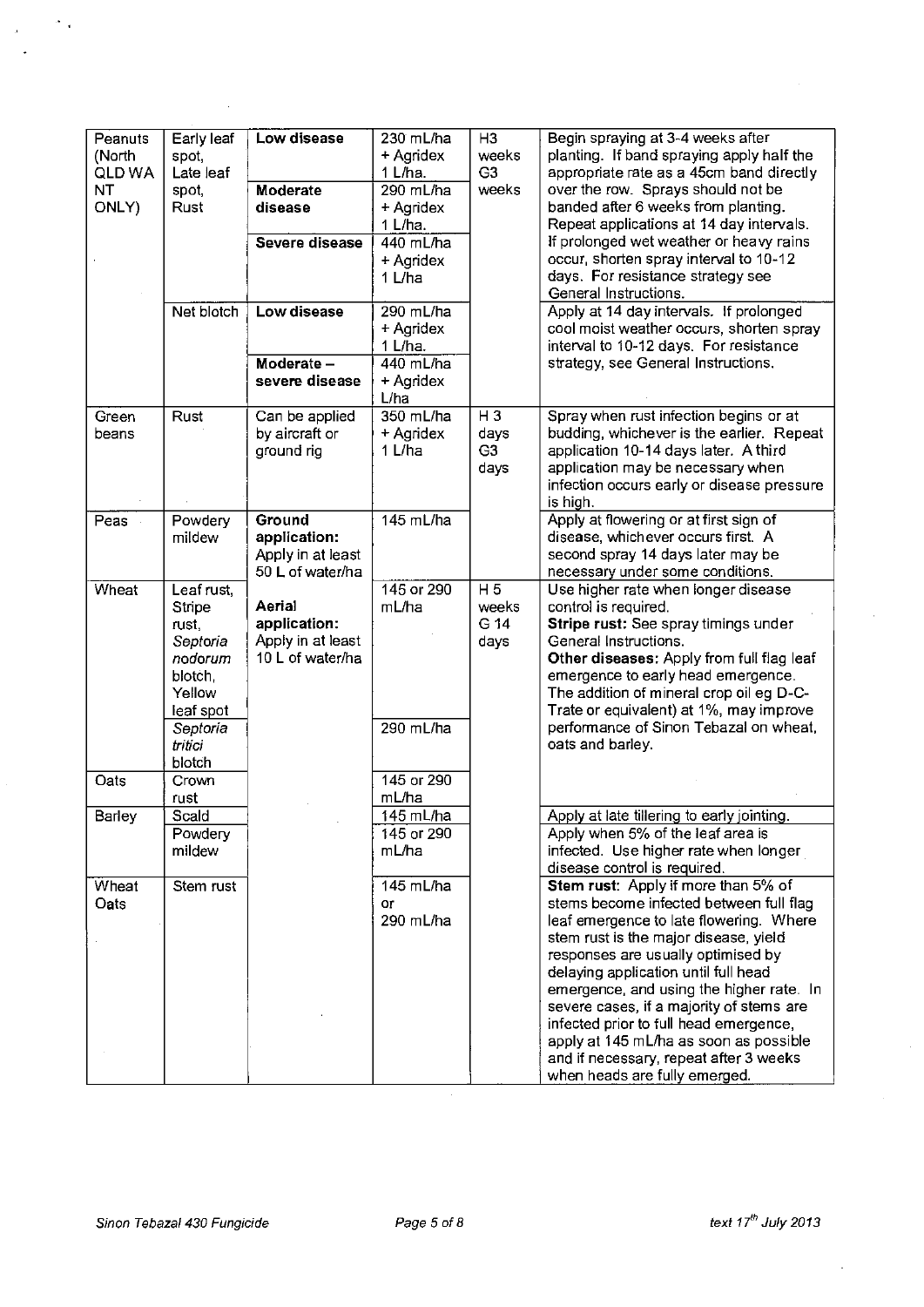| Onions<br>(TAS<br>ONLY)              | White<br>root rot              | Before<br>sowing, apply<br>Sinon Tebazal<br>onto lime<br>super.<br>Ensure good<br>coverage of<br>all lime super<br>particles. | 1.45 $mL/$<br>$100m$ of<br>row mixed<br>with 145-<br>218 g lime<br>super/100<br>m of row |              | Apply Sinon Tebazal treated lime super<br>when sowing onion seed. Seed and lime<br>super can either be mixed in the same<br>box on the drill or placed in different<br>boxes and sown down the same tube.<br>Apply in a band width of 2 cm. Ensure<br>that the correct rate of Sinon Tebazal is<br>used otherwise some delay in emergence<br>and reduced stands of seedlings may<br>occur.                                                             |
|--------------------------------------|--------------------------------|-------------------------------------------------------------------------------------------------------------------------------|------------------------------------------------------------------------------------------|--------------|--------------------------------------------------------------------------------------------------------------------------------------------------------------------------------------------------------------------------------------------------------------------------------------------------------------------------------------------------------------------------------------------------------------------------------------------------------|
| Pawpaw                               | <b>Black</b><br>spot           | Ensure<br>thorough<br>coverage of<br>leaves and<br>fruit.                                                                     | 290 ml/ha                                                                                | 3 days       | Ensure infected plant material is regularly<br>removed and destroyed to reduce<br>inoculum levels. Spray equipment must<br>be properly calibrated to apply the correct<br>amount of Sinon Tebazal. Apply Sinon<br>Tebazal at 14 day intervals.<br>Alternate Sinon Tebazal with sprays of a<br>protectant fungicide (eg Mancozeb). Do<br>not apply more than 6 sprays of<br>tebuconazole (or any DMI fungicide) on<br>any block in any 12 month period. |
| Pyrethrum                            | Scierotina<br>sclerotior<br>um | $\blacksquare$                                                                                                                | 350 mL/ha                                                                                | $\sim$       | Apply twice, in rotation with other control<br>measures at 7-10 day intervals.<br>Commence at 1 to 2% flowering. Use<br>under directions of pyrethrum advisers.                                                                                                                                                                                                                                                                                        |
| Ryegrass<br>and fescue<br>seed crops | Leaf rust<br>Stem rust         | Apply in at<br>least 100 L of<br>water/ha                                                                                     | 290 mL/ha                                                                                | G 14<br>days | Monitor crops closely and spray at the<br>first signs of disease. Continuing disease<br>pressure or reinfection may require a<br>further application 3-4 weeks later.<br>Ensure thorough coverage, and use<br>higher water volumes in dense or<br>advanced crops.                                                                                                                                                                                      |

### **NOT TO BE USED FOR ANY PURPOSE, OR IN ANY MANNER, CONTRARY TO THIS LABEL UNLESS AUTHORISED UNDER APPROPRIATE LEGISLATION.**

**WITHHOLDING PERIODS:** 

**BANANAS, AVOCADOS: DO NOT HARVEST FOR 1 DAY AFTER APPLICATION. BEANS, PEAS: DO NOT HARVEST FOR 3 DAYS AFTER APPLICATION. CEREALS: DO NOT HARVEST FOR 5 WEEKS AFER APPLICATION. PAPAW: DO NOT HARVEST FOR 3 DAYS AFTER APPLICATION PEANUTS: DO NOT HARVEST FOR21 DAYS AFTER APPLICATION.** 

**BEANS, PEAS: DO NOT GRAZE OR CUT FOR STOCK FOOD FOR 3 DAYS AFTER APPLICATION. CEREALS: DO NOT GRAZE OR CUT FOR STOCK FOOD FOR 14 DAYS AFTER APPLICATION. PEANUTS: DO NOT GRAZE OR CUT FOR STOCK FOOD FOR 21 DAYS AFTER APPLICATION. RYEGRASS AND FESCUE SEED CROPS: DO NOT CUT OR GRAZE FOR STOCK FOOD FOR 14 DAYS AFTER APPLICATION** 

#### **ONIONS: NOT REQUIRED WHEN USED AS DIRECTED.**

 $H =$  harvest,  $G =$  grazing.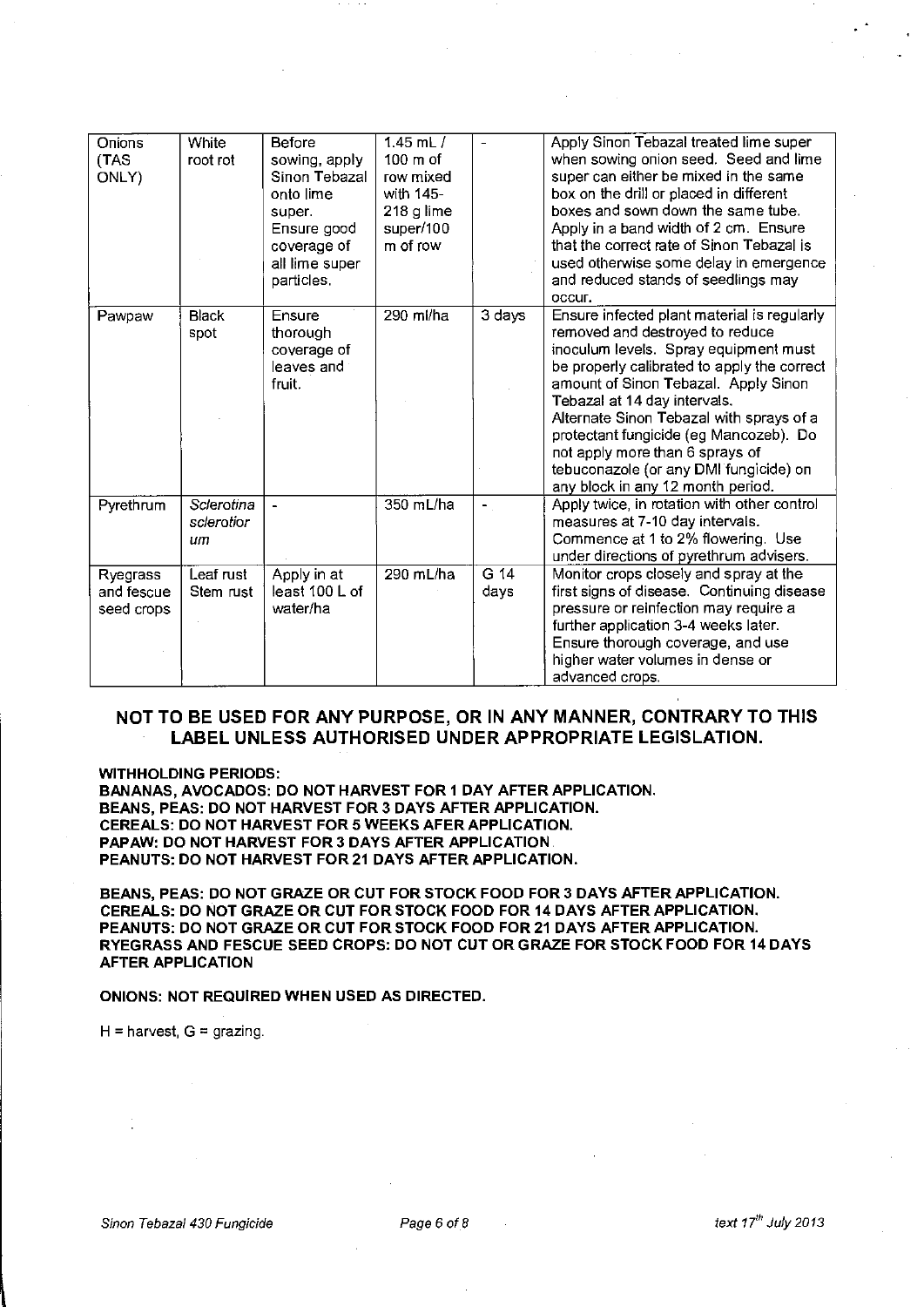#### **General Instructions**

#### **FUNGICIDE RESISTANCE WARNING**

Sinon Tebazal 430 Fungicide is a member of the DMI group of fungicides. For fungicide resistance management the product is a Group 3 fungicide. Some naturally occurring individual fungi resistant to the product and other Group 3 fungicides may exist though normal genetic variability in any fungal population. The resistant individuals can eventually dominate the fungal population if these fungicides are used repeatedly. These resisting fungi will not be controlled by this product and other Group 3 fungicides, thus resulting in a reduction in efficacy and possible yield loss. Since the occurrence of resistant fungi is difficult to detect prior to use, Sinon Australia Pty Limited accepts no liability for any loses that result from failure of this product to control resistant fungi.

#### **Resistance Management Recommendation - peanuts**

Apply no more than 3 consecutive sprays of DMI fungicide ( eg tebuconazole) before switching to a non-DMI fungicide. Apply no more than 5 DMI sprays per season.

#### **Special warning - bananas**

There are certain conditions when the surface of recently emerged fruit is particularly prone to marking damage from spray applications. In circumstances where application will be made to very rapidly growing fruit in hot conditions with strong direct light, it is recommended that all emerged bunches be bagged prior to spraying to minimise risk of fruit marking. **Never include adjuvants**  other than water miscible oils with Sinon Tebazal sprays. The inclusion of wetting agents is known to cause phototoxicity to young fruit.

#### **Foliar Diseases on cereal crops**

Do not apply to cereal crops more than once in a season. Treatment will give approximately three weeks disease suppression. Economic responses may not be gained by spraying crops past flowering stage. The effects of fungicide application will not be clearly seen for 7-10 days after application.

Yield potential: crops with potential yield under 2 tlha are unlikely to give economic responses to a fungicide spray except under conditions of very severe disease. Economic responses are most likely with crops with potential yield of over 3 t/ha.

### **Spray timings for stripe rust control**

Obtain advisory literature from Department of Agriculture for classification of resistant and susceptible varieties. In South Australia consult Plant Protection Note PPN 21. In other states the following spray program is suggested:

**Seedling Infections:** When approximately 20 out of 100 leaves show first signs of infection during tillering to jointing, apply a spray within one week.

**Adult infections- susceptible varieties:** When approximately 10 out of 100 leaves show first signs of infection, apply within one week. Do not delay.

**Adult infections- moderately susceptible varieties:** When approximately 15 to 20 leaves out of 100 leaves show first signs of infection, apply a spray within one week. Do not delay.

**Adult infections- moderately resistant and resistant varieties:** Monitor carefully. If rust appears and spreads, spray within one week.

#### **Mixing**

Prior to pouring, shake container vigorously, then add the required amount of Sinon Tebazal to water in the spray vat while stirring or with agitators in motion. Add the required amount of Agridex (peanuts, beans) or water miscible oil (bananas) and mix thoroughly.

### **Application**

Aircraft should fly as low as possible under the prevailing conditions to minimise drift.

### **Protection of Wildlife, Fish, Crustaceans and Environment**

DO NOT contaminate ponds, waterways or drains with the product or used container. The spray drift minimisation strategy should be employed at all times when aerially applying sprays. The strategy envisaged is exemplified by the cotton industry's Best Management Practices Manual.

**Sinon Tebazal 430 Fungicide** Page 7 of 8 text *17"* July *2013* 

#### I **GROUP - FUNGICIDE**